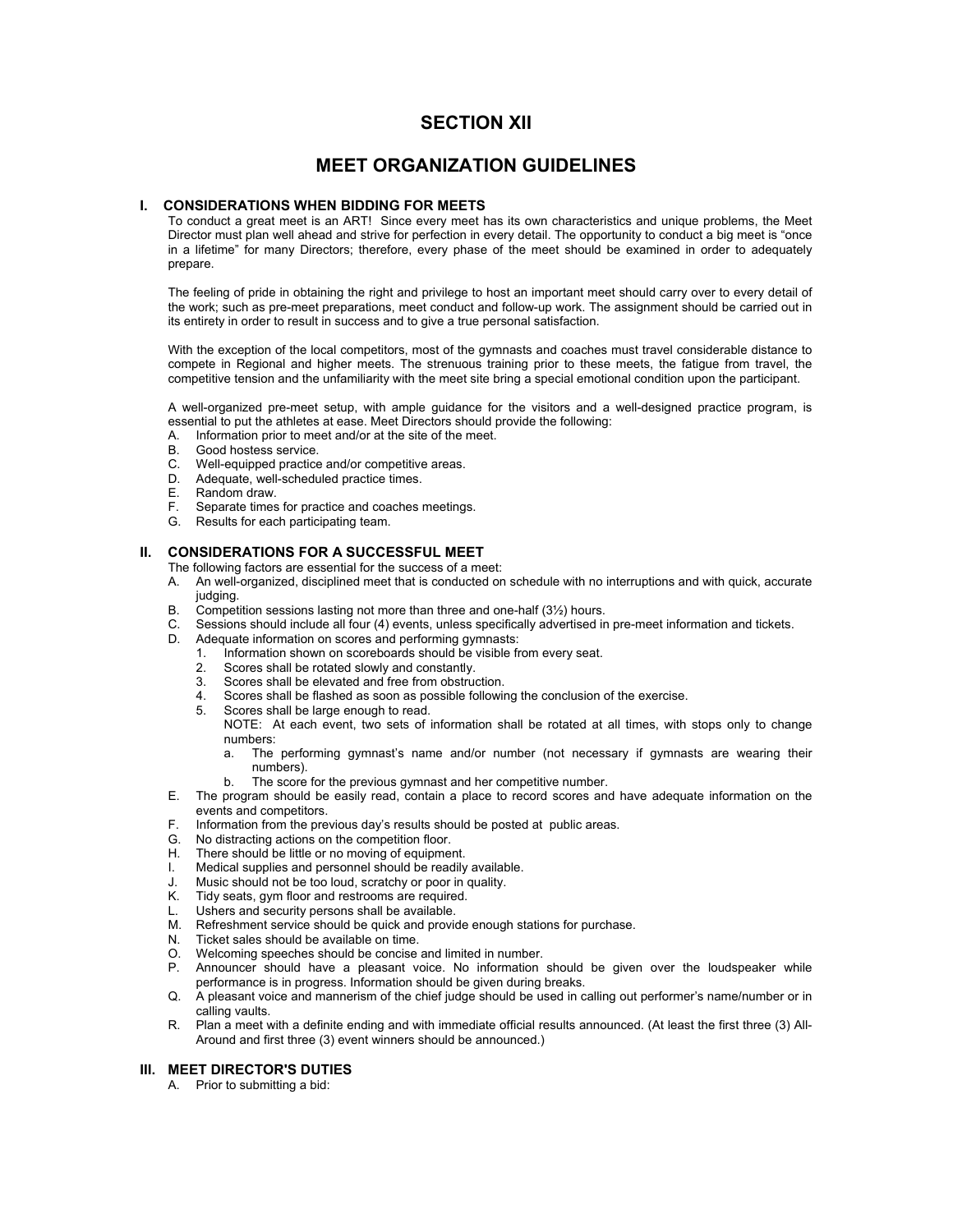- 1. Determine the possibility of drawing an audience for the meet. Check for any conflicting events scheduled in the community at the time of the meet in order to determine the feasibility of getting a good audience.
- 2. Inquire about a suitable site for the meet and its cost. Make tentative reservations.
- 3. Draw up a budget, realistically estimating expenses, to determine the total cost of hosting the meet. Determine if entry fee is set by the USA Gymnastics State or Regional Committee or by the Meet Director. See Section VI Rules for Jr. Olympic Competitions, Entry Regulations.
- 4. Prepare the bid and submit it to the appropriate USA Gymnastics official.
- 5. Secure finances and/or sponsors. Clear all sponsorships with the National USA Gymnastics Office prior to signing contracts.
- 6. Budget items for expense consideration:
	- a. Officials' fees and expenses and contractor's fee.
	- b. Sanction Fee to USA Gymnastics
	- c. Gymnasium rental<br>d. Equipment rental
	- Equipment rental
	- e. Moving costs
	- f. Printing expenses; tickets, program, fliers, posters, results
	- g. Paid advertisements; TV, radio, newspapers
	- Decoration of meet site
	- i. Uniforms for runners
	- j. Special small souvenirs for competitors, officials and workers
	- k. Awards for competitors<br>
	Hospitality room and for
	- Hospitality room and food banquet if planned
	- m. Special photographs, films and tapes used at the meet or prior to the meet
	- n. Transportation for participants to and from the meet site
	- o. Secretarial work, paper, mailing, phone<br>p. Electrician union workers' fees
	- Electrician union workers' fees
	- q. Doctor's and/or trainer's fee
	- r. Janitorial services
	- s. Insurance costs
- 7. Budget items for income:
	- a. Ticket sales
	- b. Program sales<br>c. Souvenir sales
	- Souvenir sales
	- d. Refreshment sales
	- e. Sponsorships
	- f. Entry fee: should be determined by the fixed expenses (facility rental, awards, judging expenses, equipment, trainer) and divide by the guaranteed (or estimated) number of competitors, except for those competitions under the jurisdiction of the State or Regional Committee.
- B. After receiving permission to host the meet:
	- 1. Send "Request For Sanction" form to the USA Gymnastics office. Dates should include set-up, pre-meet training, competition and tear down.
	- 2. Make preliminary announcement in newspapers and on radio and TV about the meet.<br>3. Secure the meet site with a contract
	- Secure the meet site with a contract.
	- 4. Contact the designated officials' contractor to secure judges.
	- 5. Arrange housing arrangements for athletes, coaches and judges, securing special rates at hotels with complimentary rooms for officials, if possible.
	- 6. Organize the committees and appoint chairpersons.
	- 7. Establish an outline of duties for each committee.
	- 8. Set deadlines for the various phases of progress.
	- 9. Establish the outline of the meet number of sessions and times.
	- 10. Mail out meet information.
	- 11. Mail out requested entry forms and detailed information to coaches, competitors and meet officials, invitations to dignitaries.
	- 12. Gradually increase the frequency of news announcements, advertisements of the meet.
	- 13. Print tickets, fliers, posters. Organize the ticket sales, mail order and local. Mail complimentary tickets.
	- 14. Arrange for equipment rental.
- C. After all entries are in:
	- 1. Select the appropriate meet format
	- 2. Conduct the draw and assign the competitors to squads and events.
	- 3. Prepare the program.
	- 4. Check the arrival times of visitors and the hotel reservations through the Hospitality Committee.
	- 5. Secure "welcome gymnasts" signs on billboards from motel and other agencies.
	- 6. Prepare the equipment configuration and give a deadline for the setup.
	- 7. Prepare coaches and judges packets for registration, including:
		- a. Entry list
		- b. Order of competition for each session
		- c. Competition procedure<br>d. Warm-up and practice
		- Warm-up and practice procedure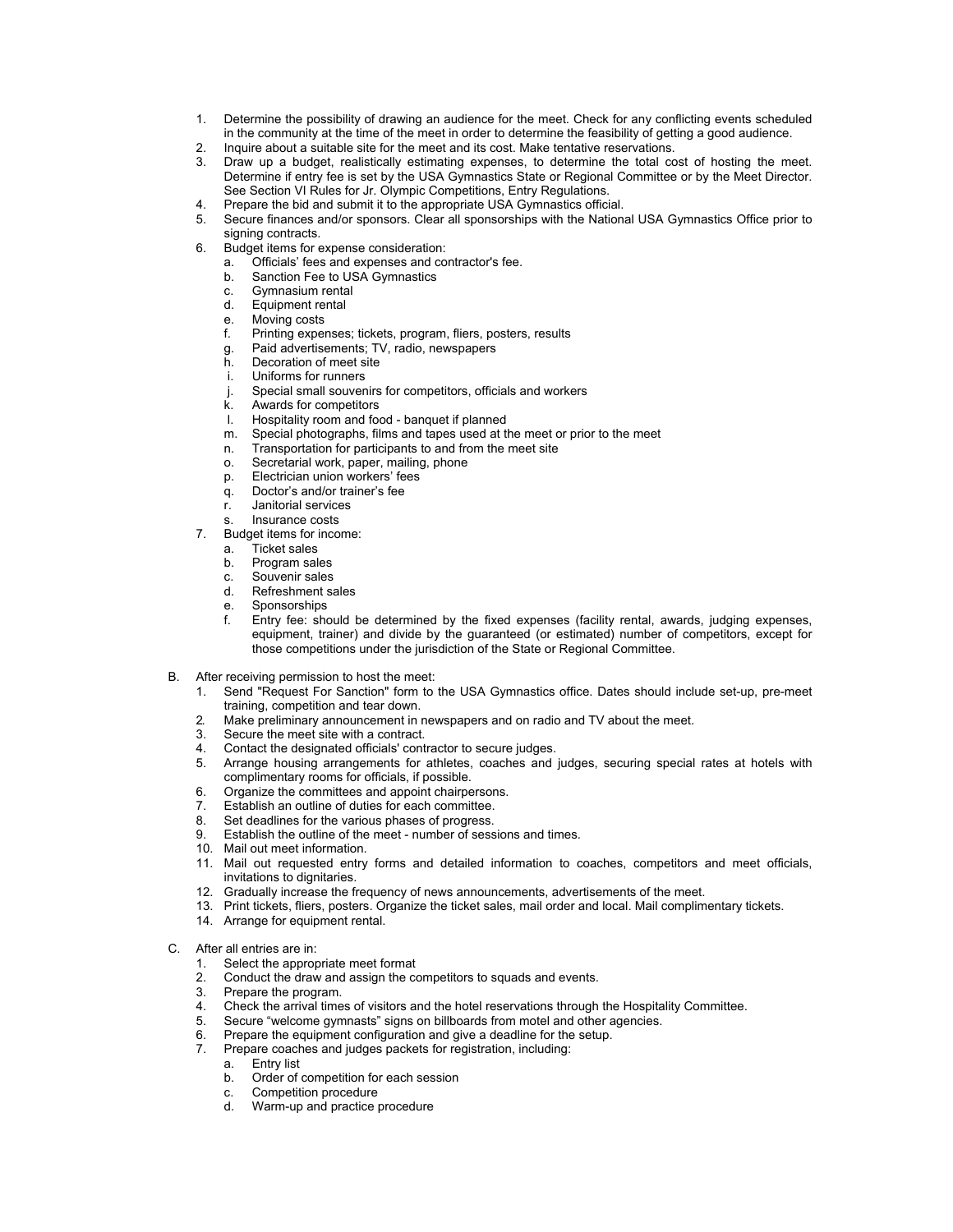- e. Competitor's number (coaches packet only) at National competitions
- Passes to the competition<br>Judges' assignment list
- g. Judges' assignment list
- h. Meeting schedule
- i. Official program
- j. Map of city<br>k. Map of mee
- Map of meet site
- l. List of local restaurants, churches and places of interest
- m. Information on sponsoring agency, city or school
- **Souvenirs**
- o. Publicity pictures (returned to competitors)
- Newspaper articles pictures of competitors or meet
- 8. Select (and train, if necessary) a meet announcer.
- D. After the competitors arrive:
	- 1. Be present at registration times.
	- 2. Conduct the coaches' meeting with scratch session. The Meet Referee should be in attendance. If an Open Draw is required, it should take place at this meeting.
	- 3. Provide a meeting area for judges, equipped with VCR & monitor. The meeting is chaired by the Meet Referee.
	- 4. Be available at practice and warm-up sessions for any inquiry.
- E. At the meet:
	- 1. Be prepared to troubleshoot.<br>2. Strive to achieve a rapidly mo
	- 2. Strive to achieve a rapidly moving meet. Be prompt with rotation and warm-up times. Stay on schedule.<br>3. Post the "certificate of sanction"
	- Post the "certificate of sanction".
	- 4. Provide coaches' sign-in form and insure that all coaches and judges display their Professional Membership card on their person
	- 5. Secure judges' signatures on the sanction report form.
	- 6. Supply Accident Report Forms to the medical personnel.
- F. After the meet:
	- 1. Check with news reporters to insure that they have the correct information on the results.<br>
	2. Act as the host for the hospitality room (if available).<br>
	3. See that the result sheets are distributed to coaches and offic
	- Act as the host for the hospitality room (if available).
	- See that the result sheets are distributed to coaches and officials and posted on website, if possible.
	- 4. Personally review the work of every committee to insure that everything is completed, especially the "follow-up" phase of the meet: equipment returned, letters mailed, official meet and financial reports mailed, bills paid and profit deposited.
	- 5. Have a meeting with the committees to evaluate the work and collect suggestions for future improvement.
	-
	- 6. Distribute checks to the judges in a timely fashion.<br>7. Send a letter of appreciation to all individuals who Send a letter of appreciation to all individuals who have contributed to the success of the meet.
	- 8. Prepare a meet report, include good pictures and send them to sport magazines.
	- 9. Mail completed sanction forms & results (see Procedures for Reporting Results.)

### **IV. MEET COMMITTEES AND PERSONNEL (MEET DIRECTOR OVERSEES ALL COMMITTEES)**

| <b>Publicity Committee</b>   | Chairman             |
|------------------------------|----------------------|
| <b>Finance Committee</b>     | Treasurer            |
| Site Committee               | <b>Floor Manager</b> |
| <b>Clerical Committee</b>    | <b>Head Scorer</b>   |
| Jury of Appeal               | Meet Referee         |
| <b>Awards Committee</b>      | Chairman             |
| <b>Hospitality Committee</b> | Chairman             |
| Special Events Committee     | Chairman             |

### **V. PUBLICITY COMMITTEE**

- A. Pre-Meet responsibilities:
	- 1. Prepare an advertising budget.
	- 2. Prepare material for television, radio, newspapers and program by securing a selection of quality pictures and tape or video recordings of gymnasts.
	- 3. Arrange for printing fliers, posters and programs.
	- 4. Contact newspapers, magazines, newsletters to publicize the meet in advance.
	- 5. Design a plan for the local area for distributing posters and fliers (businesses, industries, schools, organizations, churches included).
	- 6. Send invitations and complimentary tickets (2) to local dignitaries.
	- 7. Personally deliver complete meet information to sport and news announcers in town and in cities in the region. Include action shots, posters and fliers.
	- 8. Write up interesting background material on the competitors.
	- 9. Identify and promote local competitors to be written or talked about or to be interviewed or filmed in practice.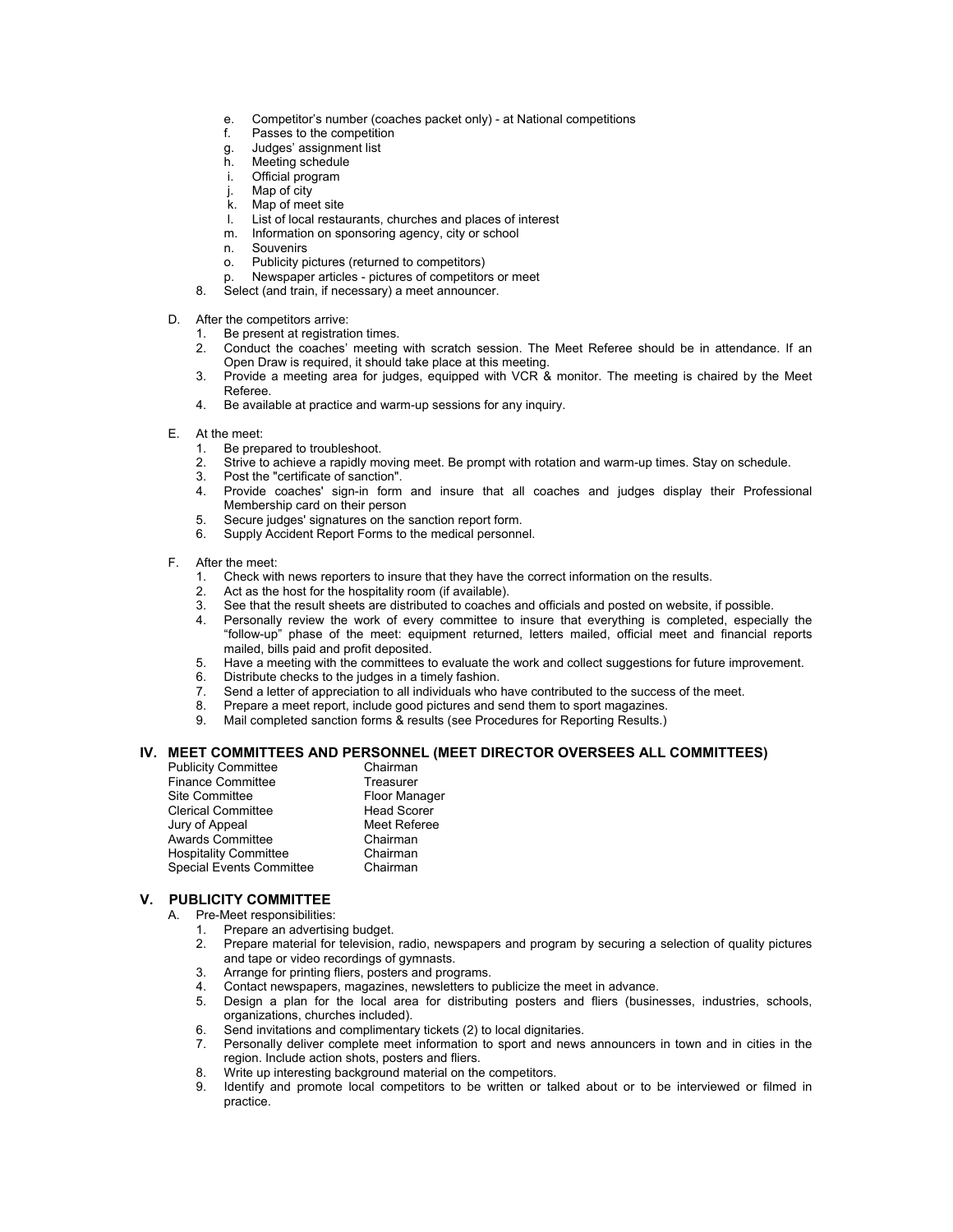- 10. Secure for TV a good quality video tape of a skilled gymnast performing. (Bars are most suitable for length and general appeal.)
- 11. Have a live announcement taped with the film presentation.
- 12. Arrange for professional photographers to work at the meet, taking pictures of winners in action and in award ceremonies.
- 13. Work on promotion of advance ticket sales with Finance Committee.
- 14. Involve important community persons and dignitaries with making welcoming address at the opening ceremonies or to hand out awards at the finals.
- 15. Work out a list of official working persons to whom passes should be issued. Distribute passes in advance. Give complimentary tickets to newspaper and TV personnel who helped to promote the meet.
- 16. Post meet information on your website, or link to USA Gymnastics.
- B. Competition responsibilities
	- 1. Furnish information on each event, scoring and competitors.
	- 2. Prepare a list of important guests and large groups attending the meet to be welcomed during warm-up time.
- C. Post-Competition responsibilities
	- 1. Send resumes of meet with final results to papers, TV, radio and magazines with action shots taken at the meet, if possible.
	- 2. Send letter of appreciation to persons who helped promote the meet.

### **VI. FINANCE COMMITTEE**

- A. Pre-Meet responsibilities
	- 1. Establish a budget and allocate the requested money to each Committee.<br>2. Pay for the sanction of the meet. (Post official sanction on the wall of the i
	- Pay for the sanction of the meet. (Post official sanction on the wall of the gym).
	- 3. Organize the ticket sales.
	- 4. Establish the prices, the types of tickets to be sold. (Adult-student tickets, numbered or not, colors and quality of paper, size, etc.). Meets under the jurisdiction of the State or Regional Committee must follow the established guidelines regarding spectator admission prices.
	- 5. Have tickets ordered well in advance from the printer.
	- 6. If adult and student tickets are printed, arrange for an "overprint" in case of an overabundance of sale of one kind.
	- 7. Decide how tickets are going to be handled at the gate. (Collected or section torn off).
	- 8. Appoint a person responsible for the mail-order ticket sale.
	- 9. Appoint a person who can receive phone calls during the day, whose number is to be printed on the fliers, for meet information.
	- 10. Appoint ticket sellers for the days of the meet. Work out shifts to work a method of turning over tickets and money to the next crew.
	- 11. Arrange for police protection for the ticket booth and for the delivery of the money into the safe.
	- 12. Secure change in various denominations for ticket booths. Secure organized boxes for grouping tickets and money for quick and accurate operation.
	- 13. Collect entry fees from the Clerical Committee.
	- 14. Appoint programs sales chairman, who will select a crew. Provide coin change.
	- 15. Select a chairman for ticket takers, who will select a crew and will work out the shifts.
	- 16. Distribute complimentary tickets to Chairmen requesting them. (Keep a list). Secure passes for reporters, judges, etc. Distribute passes to Chairmen.
	- 17. Appoint a Program Manager who will be responsible for assembling the material and for the printing of the ad book/program.
	- 18. If concession sales are catered, work out a business arrangement in advance, for a set price guaranteed or percentage of the sale. (Require insurance to be purchased by the owner of the food business, if he does not have any).
	- 19. Collect and record all bills and debts.
- B. Competition responsibilities
	- 1. Collect all the income: tickets, program, food, entry fees, etc.
	- 2. Process all checks for officials and distribute them to the officials in a timely fashion at end of competition.
- C. Post-Competition responsibilities
	- 1. Pay expenses by check.
	- 2. Close out the account and make out a financial report (see Section VIII Sanctioning Procedures, Chapter 3, Procedures for Reporting Results). Distribute to the Meet Director and to appropriate USA Gymnastics personnel.
- D. Items used in work:<br>1. Vouchers
	- **Vouchers**
	- 2. Insurance policies
	- 2. Insurance<br>3. Sanction
	- 4. Checks for officials
	- 5. Passes and list of names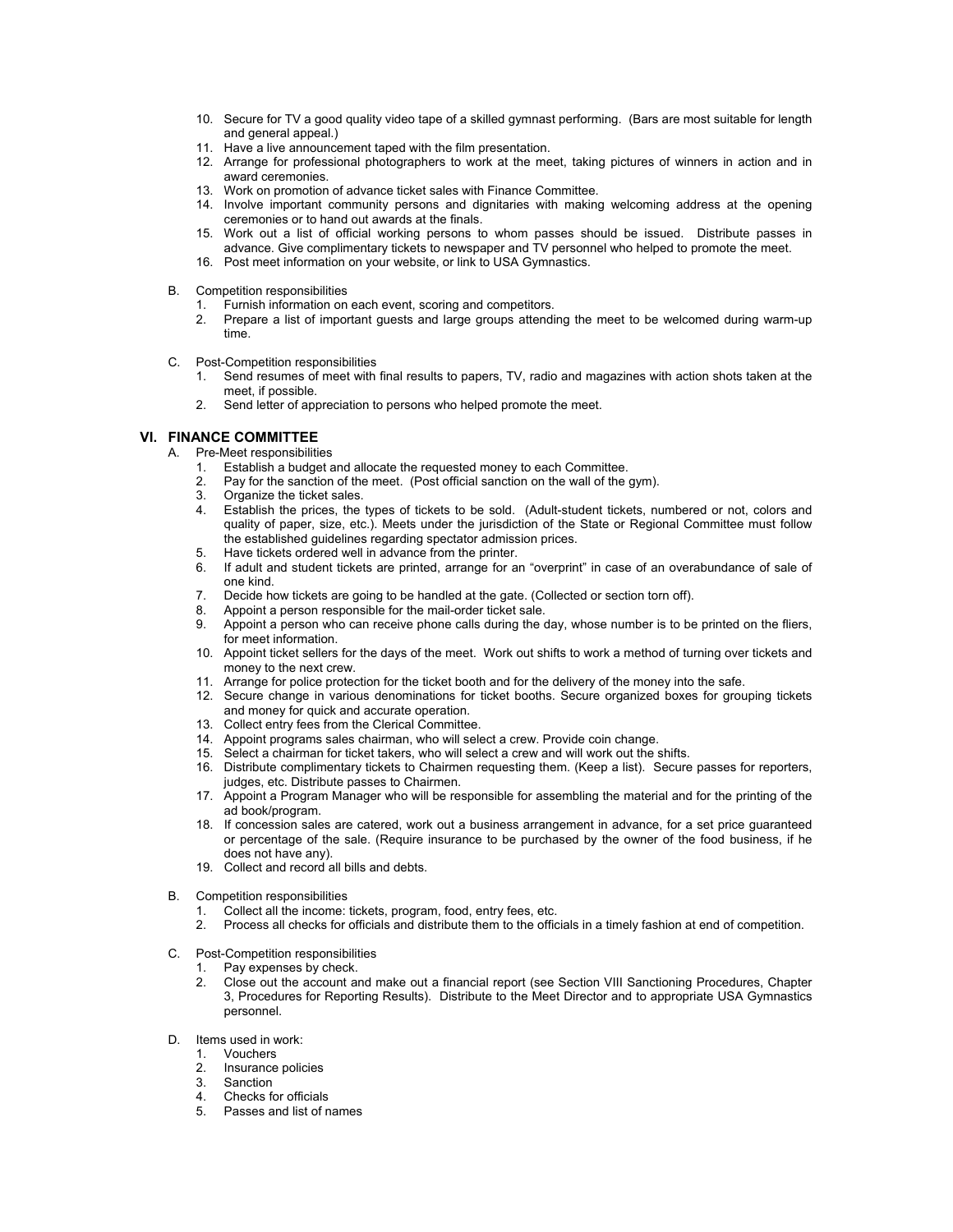- 6. Tickets and list of names for complimentary tickets
- 7. Boxes at door for ticket takers (discarded parts)
- Program
- 9. Change change boxes
- 
- 10. Signs for price of tickets<br>11. Change aprons for progr<br>12. Room to keep programs, Change aprons for program sellers
- Room to keep programs, tickets and concession materials
- 13. Safe

### **VII. SITE COMMITTEE**

- A. Pre-Competition responsibilities
	- 1. Set up a list of equipment used in the warm-up and competition gyms. Secure the equipment. If loaned, make arrangements in advance for finances and delivery.
	- 2. Make a map of all areas used. (Floor plan of gym area, hospitality room, lockers, first aid area, restrooms, concession area, parking, public phones). Assemble packets to be distributed to coaches and officials and to all key personnel working the meet.
	- 3. Secure the services of facility personnel necessary for the conduct of the meet (such as electrician, security, fire department, sound, score board, movers, janitors, etc.).
	- 4. Secure extra equipment (rails and T-handles) in case of breakage. Have it in the gym prior to the meet, ready for immediate replacement by a person trained to do so.
	- 5. Draw a floor map for equipment movers and train them to work with maximum speed.
	-
	- 6. Provide a "roped off" runway for vaulting.<br>7. Provide signs in the building showing dire<br>8. Arrange seating facilities for competitors Provide signs in the building showing directions to main areas.
	- 8. Arrange seating facilities for competitors and coaches on the floor, for competitors who are not competing in the session and for spectators.
	- 9. Arrange table and chairs for Meet Officials. Provide a table for Chief Judge and score tabulators. Provide table or desk chairs for acting judges.
	- 10. Secure personnel to work with the music used for competition (background, opening ceremonies).
	- 11. Secure personnel to clean gym floor and mats, bleachers and public places between sessions.
	- 12. Secure flags (American, State, School). Provide victory stand and a decorative place to exhibit awards.
	- 13. Make arrangements to decorate the gym in order to have a festive atmosphere. (flags, live flowers, draperies behind victory stand, etc.).
	- 14. Secure doctor, trainer or first aid person and furnish them with an area or a room. Prepare a list of procedures for first aid personnel.
	- 15. Set up the gym, check and measure all equipment.
	- 16. Work out a plan for disassembling the gym. (Returning equipment, storing borrowed and rented items). Designate the times of work and personnel and their responsibilities.
	- 17. Make out a list of working personnel who will need passes to enter the gates.
	- 18. Prepare a written plan for emergencies, with telephone numbers of emergency medical technician, trainer, or doctor.
- B. Post-Competition responsibilities

Send note of appreciation to those who worked at the meet.

## C. Personnel needed:<br>1. Site Manager

- 1. Site Manager<br>2. Foujnment Ma
- 2. Equipment Manager and crew of movers
- Locker room attendant
- 4. Custodians<br>5. Electrician
- **Electrician**
- 6. Music Operator
- 7. Parking lot attendant
- 8. Floor manager (during meet)<br>9. Certified first aid nersonnel (c
- 9. Certified first aid personnel (doctor, physical therapist or trainer preferred).
- D. Equipment Needed: Warm-up and competition gym should be identically equipped.<br>1. Vaulting Horse, Uneven Bars, Balance Beams, Floor Exercise Mat
	- 1. Vaulting Horse, Uneven Bars, Balance Beams, Floor Exercise Mat.<br>2. Extra bar rails and "T" Handles
	- Extra bar rails and "T" Handles
	- 3. Vaulting boards<br>4. Mats for equipm
	- Mats for equipment and for landing, including skill cushions (8", 4" & sting mats) and safety zones.
	- 5. Runway mat for vaulting (ropes and posts if necessary)
	- 6. Chalk stand Chalk
	- 7. Towels
	- 8. Tool box with basic tools
	- 9. Measuring tape (metric)
	- 10. Measuring tape for the vault runway, secure to the floor with tape
	- 11. Public address system
	- 12. Outside telephone, and inside telephone line for floor and ticket booths
	- 13. Tables for sound system
	- 14. Extension cords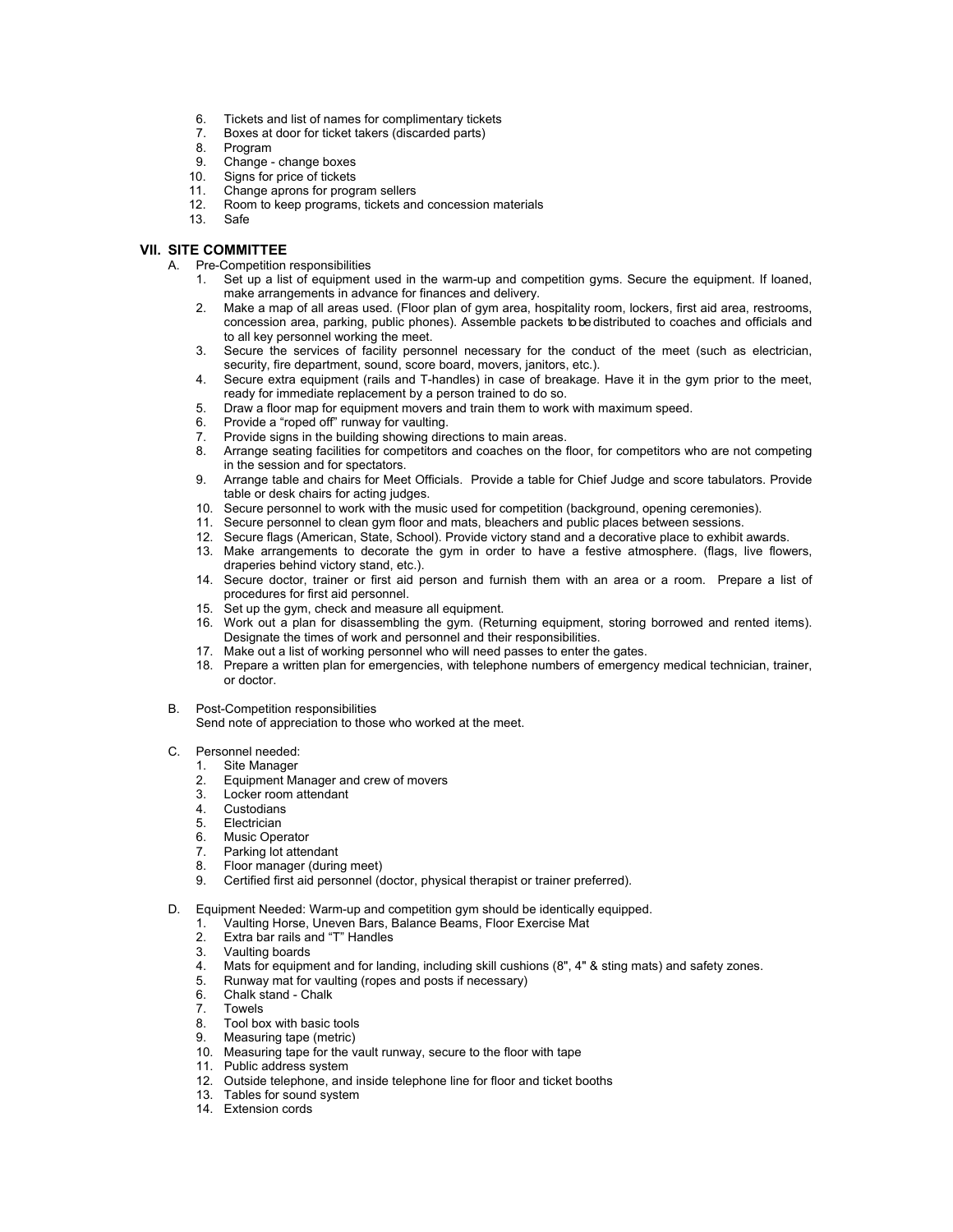- 15. Microphone
- 16. Victory stand
- 17. Sign for meet (title and date)
- 18. First aid kit (stretcher on hand)
- 19. Accident Report Forms
- 20. Tables: 4 one for each chief judge (and her crew of scorers, timers, flashers)
- 21. 12 small tables or desks, one for each judge
- 22. Chairs: One for each official scorer and runner. A set of chairs for each squad performing at each event (coaches included).
- 23. Score flashing units and Start Value flashing units (if necessary) for each event.
	- 24. Signal Flags
	- 25. Hospitality/conference room: tables, chairs
	- 26. Table for Meet Referee (if not an acting judge)

# **VIII. CLERICAL COMMITTEE**<br>A. First and Second Mailings:

First and Second Mailings:

Duplicate the "meet information" and mail to the names listed by the Meet Director. Make out a list from the returning mail. Send out the second mailing, including:

- 1. Detailed meet information<br>2. Entry forms
- 2. Entry forms<br>3. Travel inform
- Travel information maps
- 4. Map of the city with competition site and headquarter hotel<br>5. List of hotels with currently confirmed prices
- List of hotels with currently confirmed prices
- B. After Entries are received:
	- 1. Check entry to determine if information is complete and correct.<br>2. Verify that USA Gymnastics Athlete membership numbers and
	- 2. Verify that USA Gymnastics Athlete membership numbers and ages, coaches' Professional membership numbers and Safety Certification expirations are included. Note any foreign athletes.
	- 3. Make out a list of competitors in alphabetical order. List their affiliation, names of coaches, city and state where the team is located.
	- 4. Assign a competitor's number to each name, alphabetically, according to team and age division.<br>5. If it is primarily a team competition, list teams alphabetically, then the members in the respect
	- If it is primarily a team competition, list teams alphabetically, then the members in the respective teams. Assign the numbers. (This way each team member is numbered consecutively).
	- 6. Duplicate the list for the registration packets and for other purposes.<br>7. Prepare a list of judges and meet referee. Duplicate
	- Prepare a list of judges and meet referee. Duplicate.
- C. Draw:
	- 1. Assist at the draw, whether it be in advance or at the open draw at the coaches meeting.<br>2. Record the order of competition. Produce plenty of copies for registration packets a
	- Record the order of competition. Produce plenty of copies for registration packets and for other meet workers.

# D. Registration:<br>1. Set up r<br>2. Assemb

- 1. Set up registration times and personnel in charge of athletes, coaches and judges.
- Assemble the packets.
- 3. Judges' Packets Should contain the same material as the coaches', plus:
	- Assignment for judging
	- b. Check, if fees are known in advance
	- c. Score tabs (twice as many for vaulting)
	- d. Scratch paper
	- e. Pencils
	- f. Schedule of Judges' meetings
	- Form for travel expenses
- 4. File the coaches' packets by name or team alphabetically.<br>5. File judges' packets alphabetically.
- 5. File judges' packets alphabetically.
- 6. Use competitors' and judges' list at registration to check off the registered persons as they receive their packets.
- 7. Ask judges to sign their names on the list as they receive their checks.
- E. Meeting: Attend "scratch session" and enter all the changes on the score sheet.
- F. Scorers:
	- Provide a computer program for scoring.
	- 2. Provide a manual back-up scoring system. Assign scorers for each event, All-Around and team scoring.
	- 3. Train scorers to compute the average at each event. Instruct scorers to be at their place of work 15 minutes prior to the opening time of the competition with all materials to be used. Scorers are to list the names and numbers of all judges on each event score sheet, prior to the start of an event.
- G. Scoring:
	- 1. Average Score receive all four (4) scores from the Chief Judge. Eliminate high and low, and average the two middle scores. Record and FLASH average score to audience.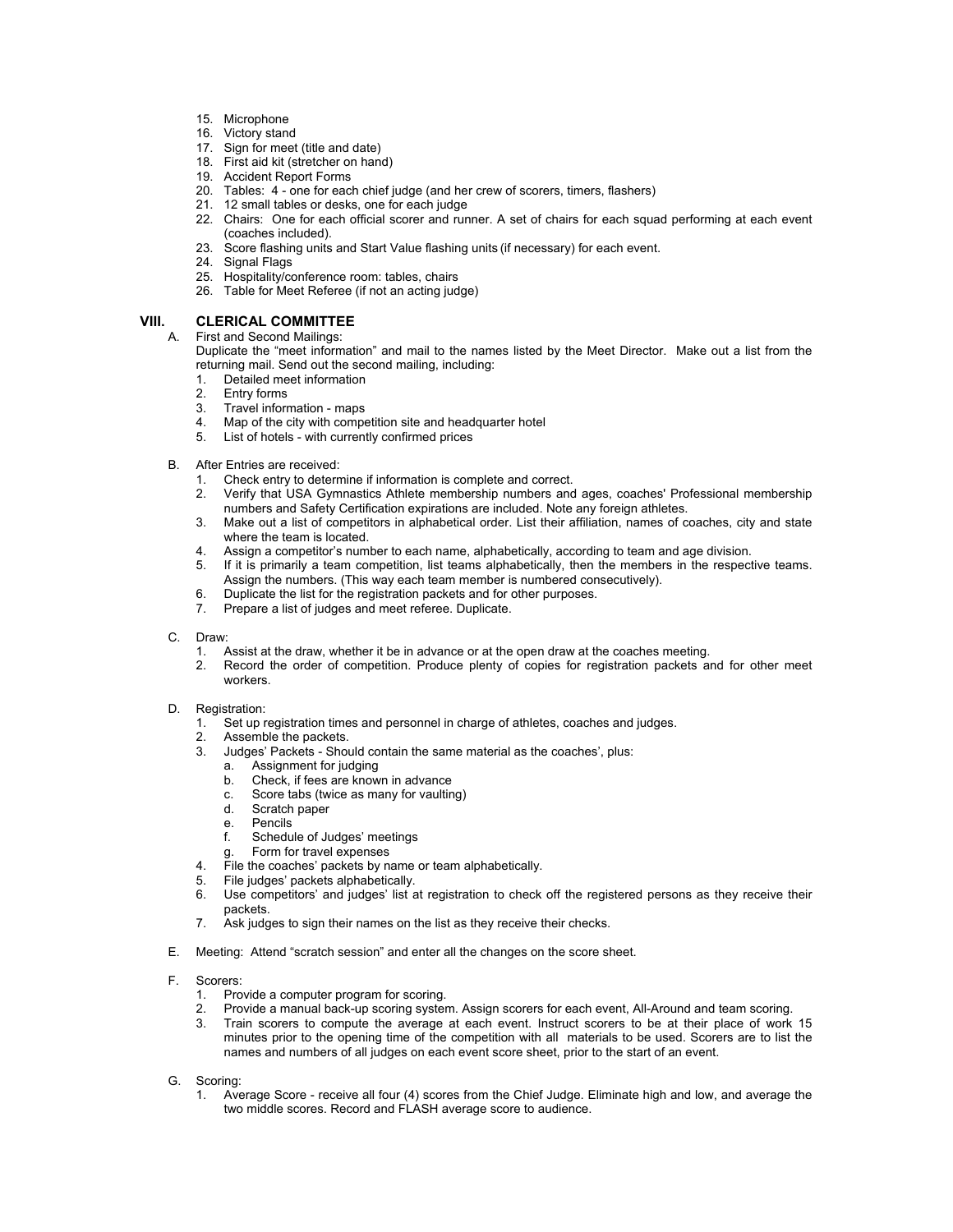- 2. Vaulting Enter scores for both vaults on the score sheet, if necessary. Indicate best average.
- 3. Record time violations on floor and beam routines and line violations for Floor Exercise.<br>4. Give the FINAL score to the flasher as soon as it is computed and double-checked.
- 4. Give the FINAL score to the flasher as soon as it is computed and double-checked.<br>5. As soon as scores are recorded, return the event master score sheet to the Mee
- As soon as scores are recorded, return the event master score sheet to the Meet Referee or Technical Director.
- H. Head Scoring Table:
	- 1. Record average on the score sheet and on the team score sheet.
	- 2. Determine the ranking in each event and All-Around.<br>3. Determine team scores, if team competition is being
	- Determine team scores, if team competition is being held.
	- 4. Give official results to announcer with the event, name, team, place and score of the winners designated.<br>5. If Finals are conducted, prepare a list of qualifiers and their order of competition. The Meet Referee wi
	- If Finals are conducted, prepare a list of qualifiers and their order of competition. The Meet Referee will conduct the draw with the Meet Director or Technical Director.
	- 6. As the meet progresses, duplicate results from the sessions.
	- 7. Post results for the audience.
	- 8. Duplicate final results of the entire meet, indicating Event and All-Around placing and distribute to coaches, judges, news reporters and appropriate USA Gymnastics personnel.
	- 9. Official score sheets must be posted at end of the meet at hotel headquarters. Mail official meet results to coaches, if not available at the meet.
- I. Runners:
	- Train runners to RUN at all times and to sit next to the judge quietly.
	- 2. Runners take the score to the Chief Judge and then return to place.
	- 3. Runners should be wearing gymnastics or running shoes to run over mats.<br>4. Runners should stay at one event for at least one session
	- Runners should stay at one event for at least one session.
- J. Flashers:
	- 1. "Average Score" flashers: As soon as the score is available, put it up on the score board with the corresponding number of the gymnast.
	- 2. Flashers MUST be seated in a place where the audience and all meet persons can view the score.
	- 3. Flashers MUST rotate the scores at all times. They must keep the scores up during the entire following performance until the new score is given. They must change the score quickly.
	- 4. "Now Performing" flashers (if used) as soon as the performance is completed, they must put up the number of the next performing gymnast on the board. They must rotate the sign at all times and must leave it up during the entire performance.
- K*.* Procedures for Open Scoring and flashing of Start Values (Optional competitions).

Check with your State/Regional Chairman to determine if Open Scoring and/or Flashing of Start Values will be used at your State or Regional meet. If allowed, the following must be supplied:

- 1. A table (comparable to a card table or larger) for each judge.
- If Start Values are flashed, a two-digit display unit is required for each official.
- 3. If Open Scoring is used, a three-digit flasher is required for each official.
- 
- 4. If both the Score and the Start Value are being flashed, each official will need two separate flashing units.<br>5. The flashing units should be labeled, indicating Start Value or Judges' score, unless the Start Value 5. The flashing units should be labeled, indicating Start Value or Judges' score, unless the Start Value flashing unit is displayed on the desk (not raised).
- 6. A separate four-digit flashing unit is required to flash the average score.
- 7. An additional flashing unit is also necessary at vault to indicate the number of the vault being performed.
- 8. It is recommended that a secretary/scorekeeper be provided to assist the Chief Judge with the averages.
- L. Miscellaneous Duties:
	- 1. Work out times and shifts for all scorers.
	- 2. Designate places to return equipment between sessions and after the meet.<br>3. Secure keys to offices to be used in the building.
	- Secure keys to offices to be used in the building.
	- 4. Secure persons to operate computer and duplicating machines.
	- 5. Secure telephone connected to ticket booth and to main floor.<br>6. Secure as much extra help as possible.
	- 6. Secure as much extra help as possible.<br>7. Secure a person who is free to run errar
	- Secure a person who is free to run errands.
	- 8. Mail thank you notes to all who worked.
- M. Equipment Needed:<br>1. Event scoring ta<br>2. Score sheets
	- Event scoring tables
	- Score sheets for events, for All-Around, Team and Finals (see Appendix).
	- 3. Staplers to attach the judges' scores (in order of their numbers).
	- 4. Box for collecting the scores at each event.
	- 5. Calculator
	- 6. Pencils, erasers, pencil sharpener.<br>7. Flags (4) for judges to signal to gyn
	- 7. Flags (4) for judges to signal to gymnast.<br>8. Stop watches (6-8) for warm-up and com
	- Stop watches (6-8) for warm-up and competition gyms.
	- 9. Sound signal for timers
	- 10. *Rules and Policies* book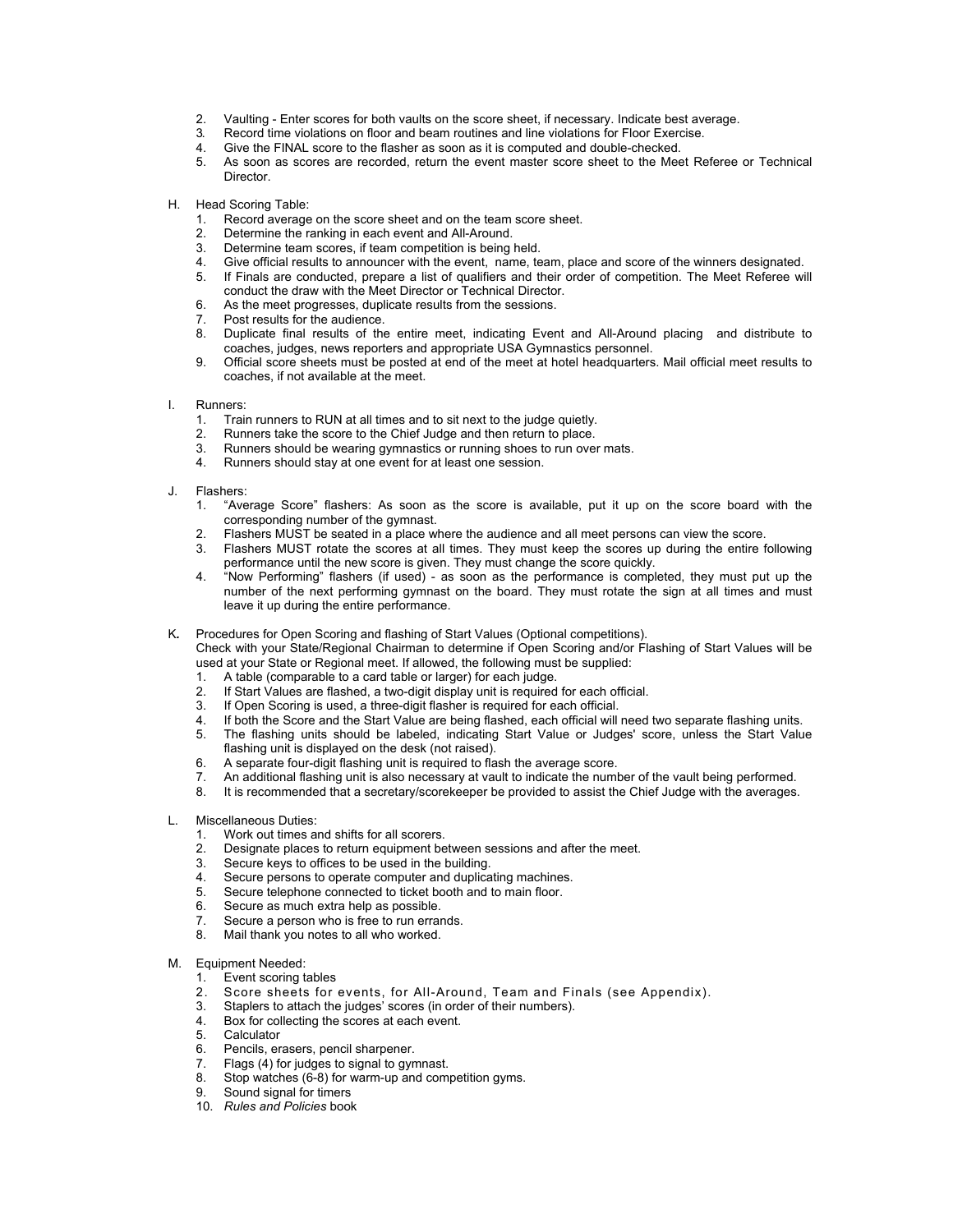- 11. Four sets of performers numbers (large size) for flashing units.
- 12. Scoring stands for flashing scores, Start Values (if required by State/Region) and optional vault numbers.
	- a. Compulsory State meets and all Optional meets must have 4-digit flashing units for the average score.
	- b. At any competition using open scoring, each judge must have a 3-digit flashing unit.
	- c. Start Value flashing units should be different than the score flashers and must be provided for EACH judge.
- 13. Stand for "Now Performing" numbers.
- 14. Towels to wipe off equipment.
- 15. FIG or USA Gymnastics Jr. Olympic list of optional vault numbers, for State and above meets.

### **IX. HOSPITALITY COMMITTEE**

- A. Prepare the information on the Hotels and Restaurants:
	- 1. Name, address, phone, distance from meet site, and confirmed rates.
	- 2. Designate the types of restaurants available in the hotel and their hours of service.
	- 3. Designate Headquarters Hotel. Give information to Meet Director. After his approval, the information is prepared to be mailed out by the Clerical Committee along with the detailed meet information.
	- 4. Prepare a list of restaurants in the vicinity of the meet site. List type of food and price range. Produce copies for registration packets.
- B. Meet Hospitality<br>1. Make conta
	- 1. Make contact with professional food caterers or clubs to sell refreshments.
	- 2. Set up a hospitality meeting/room for judges. Arrange for security of the room.<br>3. Set up hospitality room for coaches and competitors. (Coffee, tea, soft drinks,
	- Set up hospitality room for coaches and competitors. (Coffee, tea, soft drinks, juice, cookies, fruit).
	- 4. Assign hostesses to these rooms to keep food replaced.<br>5. Secure additional registration packets for late arrivals
	- Secure additional registration packets for late arrivals.
	- 6. Reserve a hospitality room at the Headquarters Hotel (ask for free of charge). Set up refreshments for after the meet for coaches and officials.
	- 7. Have a person who is in charge of serving and reordering refreshments.
	- 8. Assign individual hostesses to groups who will stay with the guests during the entire visit while in the gym. Give name and phone number of hostesses to the teams.
	- 9. Assign hostesses to dignitaries to welcome them at the site of the meet.
	- 10. Assign ushers, if necessary.
	- 11. Secure cash to replace refreshment items.
	- 12. Give meet information sheets to all hostesses so they will be able to answer any questions concerning the meet, hotel and city.
	- 13. Prepare welcoming signs for billboards in the city and the meet site.
	- 14. Prepare a large board showing a montage of all publicity on the meet; newspaper articles and pictures on the meet and the competitors. Exhibit at meet site.
- C. Transportation
	-
	- 1. Designate a person to be in charge of transportation.<br>2. Generate arrival/ departure list of judges. Assign pers 2. Generate arrival/ departure list of judges. Assign persons for delivering the guests to and from the airport.
	- 3. If hotel is located within driving distance from the gym, and if budget allows, provide shuttle transportation for athletes and coaches between hotel and gym prior to and after each session.
	- 4. If possible, secure transportation for the judges to be driven by them to and from the meet site.
	- 5. Furnish an expense list to Financial Committee on the use of transportation and other expenses.
- D. Equipment needed:
	- 1. Cars and cash for gas<br>2. Insurance for cars
	- 2. Insurance for cars<br>3. Name tags for host
	- Name tags for hostesses
	- 4. List of arrival and departure times of officials
	- 5. Maps for restaurants
	- 6. Extra registration packets<br>7. Coffee pots. coffee teas
	- 7. Coffee pots, coffee, tea, sugar, napkins, cups, spoons, food, ashtrays, matches

#### **X. AWARDS COMMITTEE**

- A. The Awards Committee's responsibilities:
	- 1. Order the proper type and number of awards well in advance of the meet. Contact appropriate USA Gymnastics Chairman for State and above competitions.
	- 2. Have the proper engraving ordered for each award.
	- 3. Take inventory of awards as soon as they have been received.
	- 4. Have extra awards on hand for ties, if budget permits and ties are awarded.
	- 5. Set up a decorative display of awards.<br>6. Select persons possibly dignitaries t
	- Select persons possibly dignitaries to present awards.
	- 7. Work out a procedure for presentation. (Start from the last or from the first place).<br>8. Have an assistant to hand the awards to the presenting person. The award s
	- Have an assistant to hand the awards to the presenting person. The award should be handed to the gymnast first, then a handshake.